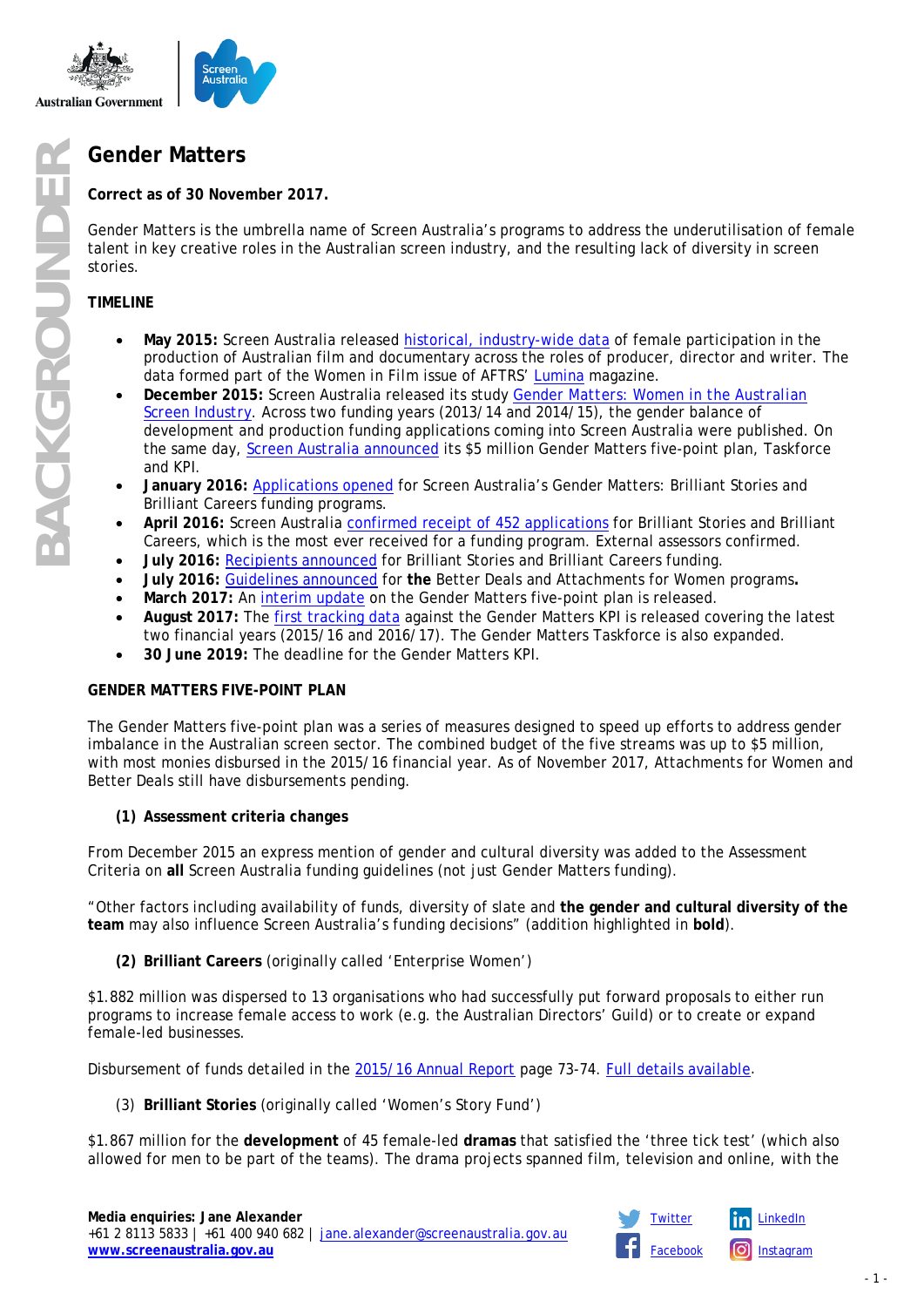



creative teams into other work.

Disbursement of funds detailed in the [2015/16 Annual Report](https://www.screenaustralia.gov.au/about-us/corporate-documents/annual-reports) page 71-73. [Full blocklines](https://www.screenaustralia.gov.au/sa/new-directions/gender-matters/gender-matters-funding/brilliant-stories-update/brilliant-stories) available.

# **(4) Attachments for Women**

Projects funded by Screen Australia in 2016/17 with a budget of over \$500,000 were required to include a paid attachment for a woman as part of the production budget. Screen Australia would contribute up to \$20,000 per attachment, up to \$1 million total.

The scheme was so successful that it was expanded for 2017/18 to become the [Inclusive Attachment Scheme.](https://www.screenaustralia.gov.au/sa/screen-news/2017/07-26-festival-triennial-funding-and-name-changes)

Disbursement of funds is not itemised in the Annual Report as the funding was included in the individual project's budget. As of November 2017, 15 attachments were complete, four were active, and a further four were pending (see Appendix 1).

(5) **Better Deals** (originally called 'Distribution Guarantee Support')

expectation that a number would go into production, and/or the development experience may propel the<br>
Bisbursement of funds detailed in the <u>2015/16 Annual Report</u> page 71-73. <u>Full blocklines available</u>.<br>
(4) Attachment f A funding pool of up to \$1 million over two years to incentivise distributors to support female-led feature films, offering matched funding of up to \$300,000. The scheme was not limited to projects funded by Screen Australia and applications are [open until the end of 2017/18](https://www.screenaustralia.gov.au/sa/screen-news/2017/07-26-festival-triennial-funding-and-name-changes) (presuming the fund is not exhausted beforehand).

As of November 2017, two films (*[The Nightingale](https://www.screenaustralia.gov.au/sa/media-centre/news/2017/03-17-the-nightingale)* and *[The Callback](https://www.screenaustralia.gov.au/sa/media-centre/news/2017/07-25-the-call-back)*) had successfully applied for the funding and this commitment was recorded in the [2016/17 Annual Report](https://www.screenaustralia.gov.au/about-us/corporate-documents/annual-reports) page 89 (totalling \$500,000). Funds are disbursed closer to release.

### **GENDER MATTERS KPI**

The Gender Matters KPI is that by the end of 2018/19, half of the projects that receive Screen Australia production funding will have women occupying at least 50% of key creative roles.

The final KPI tracking result will be reported as a three-year average (across 2016/17, 2017/18 and 2018/19).

- The key creative roles for drama are: writer, producer, director and protagonist.
- The key creative roles for documentaries are: writer, producer, director.
- If at least 50% of roles are female, the project is counted towards the KPI.
- As documentary only has three roles, it is arguably harder for a factual project to meet the Gender Matters target. However it is rare for the writer not to also be the director or producer, which can counterbalance this.
- By **excluding development funding in the KPI**, the focus is squarely on what is being made rather than projects that may or may not be made. Note Gender Matters Brilliant Stories was development funding.
- The KPI is based on the number of successful applications rather than funding dollars.
- Screen Australia's KPI is a self-imposed target **it is not a quota**. Screen Australia's standard funding programs are **open to all genders** and are **awarded on merit**.

### **ALTERNATIVE APPROACHES**

Whilst Gender Matters has been broadly welcomed by the industry, some people feel Screen Australia has not gone far enough and advocate the active exclusion of men [to redress the historical imbalance.](https://www.if.com.au/deb-verhoeven-urges-deny-screen-australia-funding-males-dont-promote-diversity/) Conversely, others have suggested Screen Australia [should not intervene at all.](http://www.theaustralian.com.au/arts/review/gender-equity-debate-in-film-and-tv-divides-the-industry/news-story/1e85312b0ce8fde6b84fdf7d75c7a70f)

Certainly Gender Matters is only one approach, and there are alternatives both in Australia and overseas.

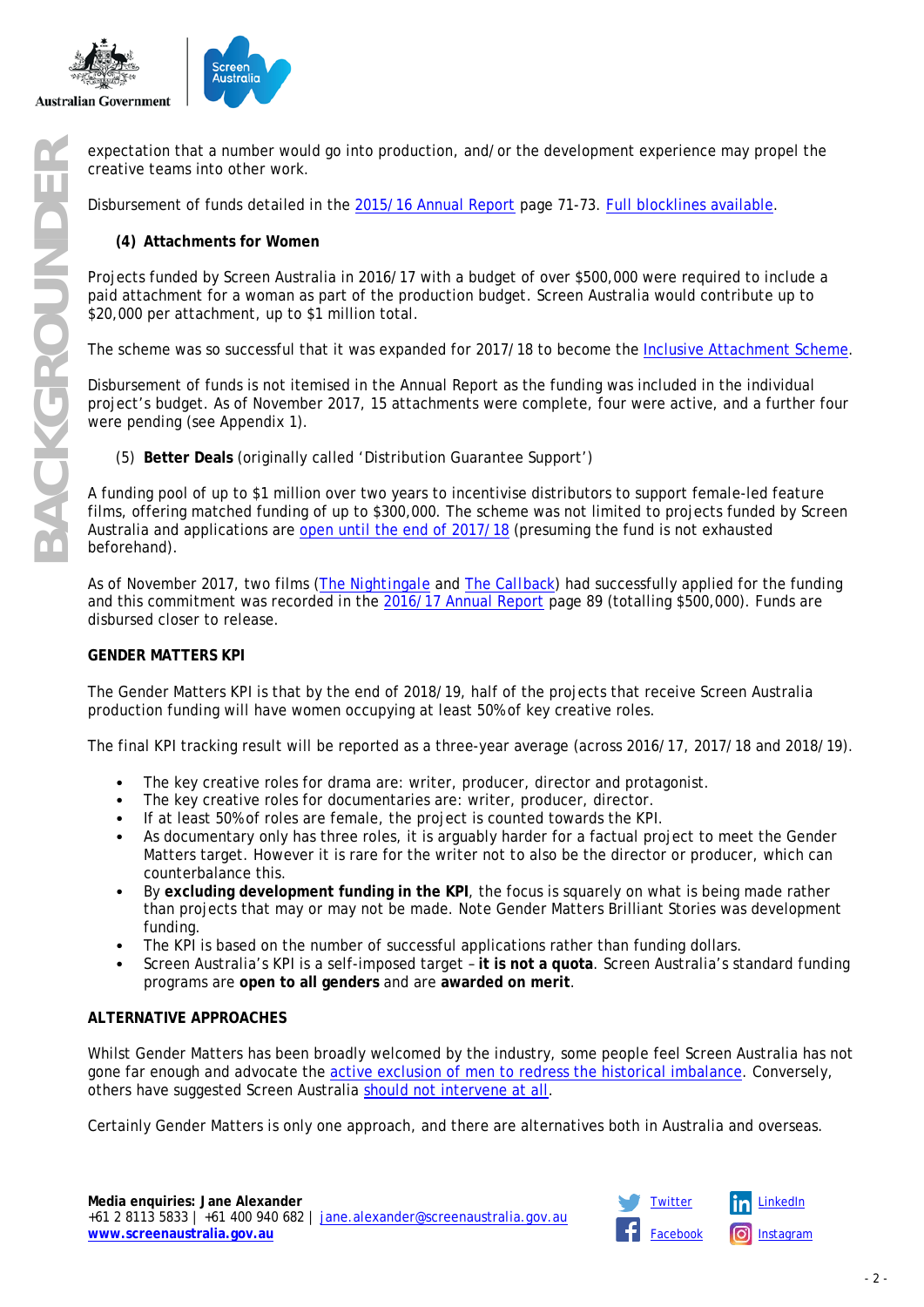

Screen NSW's (now called Create NSW) target states that it aims to achieve 50/50 gender equity in development **and** production funding programs by 2020. The roles of writer, producer and director are considered.

In order to hit this target, Create NSW has a number of requirements to address particular formats that are deemed to be problem areas for female participation, including:

- The requirement to have female key creatives in the team, in order to receive development or production funding for **TV drama** projects.
- 2. From 1 July 2017, 50% of **feature films** which are invested in will need to be written or directed by women.

Create NSW reports individual headcounts of writers, producers and directors, rather than the balance of gender within teams. Create NSW does not consider on-screen female representation (protagonist) in its target.

### **Swedish Film Institute (SFI)**

The SFI is the equivalent of Screen Australia in Sweden, however notably the **SFI only funds feature film** whereas Screen Australia funds film, television, online and documentary.

The SFI had a **target** [\("a quota threat"\)](http://www.abc.net.au/radionational/programs/breakfast/the-woman-who-changed-a-film-industry/8478872) to split production funding equally between the genders by the end of 2016. This meant that by the end of their film agreement period (2016) the total sum of funding should have been distributed to 50% women and 50% men, in the categories of writer, producer and director.

The SFI have two strands of funding - production funding and automatic funding. **The gender target only applied to the production funding strand.** The production funding strand requires less marketplace support (it is not compulsory) and the applications go through an assessment process. Whereas the automatic door requires projects to have a distributor attached, as well as 70% of the budget in place.

The SFI's original gender target was successfully reached in 2016.

The SFI have since announced *[Goal 2020:](http://www.filminstitutet.se/en/about-us/swedish-film-institute/gender-equality/) Gender equality in film production, both in front of and behind the camera.* This includes considering the on-screen presence of women, and attempting to find ways for more women to get work in bigger budget productions.

# **Canada Media Fund (CMF) and Telefilm Canada**

In Canada, Screen Australia's equivalent function is split between the CMF and Telefilm, however the ability to influence the television industry is stronger.

CMF has used a [stepped quota system](https://www.cmf-fmc.ca/en-ca/news-events/news/march-2017/cmf-announces-initiatives-to-increase-the-contribu) which started in 2017/18, and by 2019/20 will require broadcasters **target** to commit 50% of their Performance Envelopes (\$) and be required to **commit a minimum** of 35% of their Performance Envelopes to female-led projects. The CMF will monitor results and amend policies as required to achieve gender balance in all programs by 2020.

Telefilm aims by 2020 to achieve a balanced production portfolio (at all budget levels) that reflects gender parity in each of the key roles of director, writer and producer. The agency will achieve this aim through [five](https://telefilm.ca/en/news-releases/telefilm-canada-announces-partnership-industry-gender-parity-measures-feature-film-production-financing)  [key areas](https://telefilm.ca/en/news-releases/telefilm-canada-announces-partnership-industry-gender-parity-measures-feature-film-production-financing) where female-led projects are given preferential treatment.

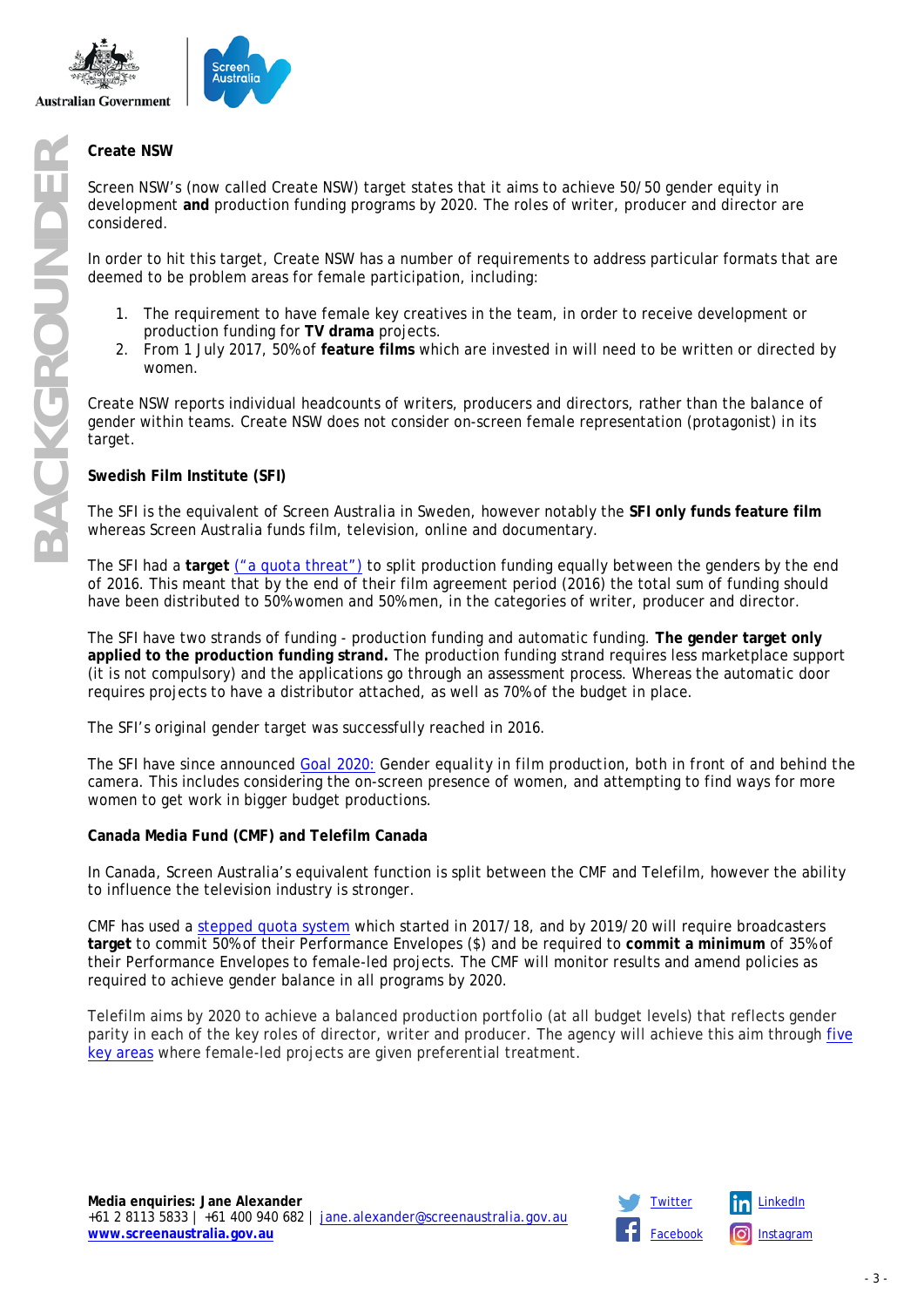



Since 2014 the BFI's Film Fund (for features) has been subject to a [three-tick test](http://www.bfi.org.uk/sites/bfi.org.uk/files/downloads/bfi-film-fund-diversity-guidelines-for-production-2014-11.pdf) that covers on-screen diversity, off-screen diversity and industry access (where 'two ticks' are considered the minimum).

Although there is no specific target, 'three tick' projects are incentivised by being able to receive additional funding for staff.

**USA**

Efforts in the USA are largely coming from not-for-profits and the private sector.

Arguably the most well-known voice is the [Geena Davis Institute on Gender in](https://seejane.org/) Media who have targeted onscreen representation of women, with the simple yet poignant catch-cry 'if she can see it, she can be it'.

The Institute has been enterprising by using research to provide proof that female-led projects are commercially viable, with recent hits *Finding Dory* and *Wonder Woman* speaking to this premise.

In 2016 prolific showrunner Ryan Murphy launched his [Half campaign,](https://www.hollywoodreporter.com/news/ryan-murphy-launches-foundation-tackle-861436) where 50% of directors on his shows must be female. The organisation now also ensures that every male director is shadowed by a Half Foundation candidate - a younger director trying to break into the business who comes from a minority background.

The [Directors Guild of America](https://www.dga.org/) publish an annual scorecard on gender and ethnicity – effectively naming and shaming corporates into action.

#### **GENDER MATTERS FAQs**

**Why has Screen Australia not released historical data of female participation in television?**

Traditionally the television industry has had much higher rates of female participation than other formats (as was seen in the [August 2017 Screen Australia production funding data\)](https://www.screenaustralia.gov.au/sa/media-centre/news/2017/08-06-gender-matters-update). Television is also more labour intensive to track, because one television show can have multiple directors, writers and producers, potentially spanning over many series (indeed over 30+ years for some soaps).

As such, Screen Australia prioritised gathering data on feature film and documentary.

**Why is the data range of the report** *Gender Matters: Women in the Australian Screen Industry* **different to the tracking of the Gender Matters KPI?**

The Gender Matters KPI relates to **production** funding across **all** Screen Australia programs, including features, documentary, television, online, Indigenous and special initiatives received and logged by Screen Australia (e.g. [The Guardian documentary initiative\).](https://www.screenaustralia.gov.au/sa/media-centre/news/2017/08-29-guardian-screen-australia-online-documentary) The KPI also considers the on-screen representation of women, by treating the role of protagonist as one of the creative team.

The 2015 report considered a smaller production funding sample data set (features, documentary and television). The earlier report also included development funding in an attempt to understand if the problem lay in a shortfall of supply (not enough female-led projects in development), conversion (not enough femaleled projects transitioning from development into production) or a combination of both. The 2015 report did not include data on protagonists, but did include executive producers.

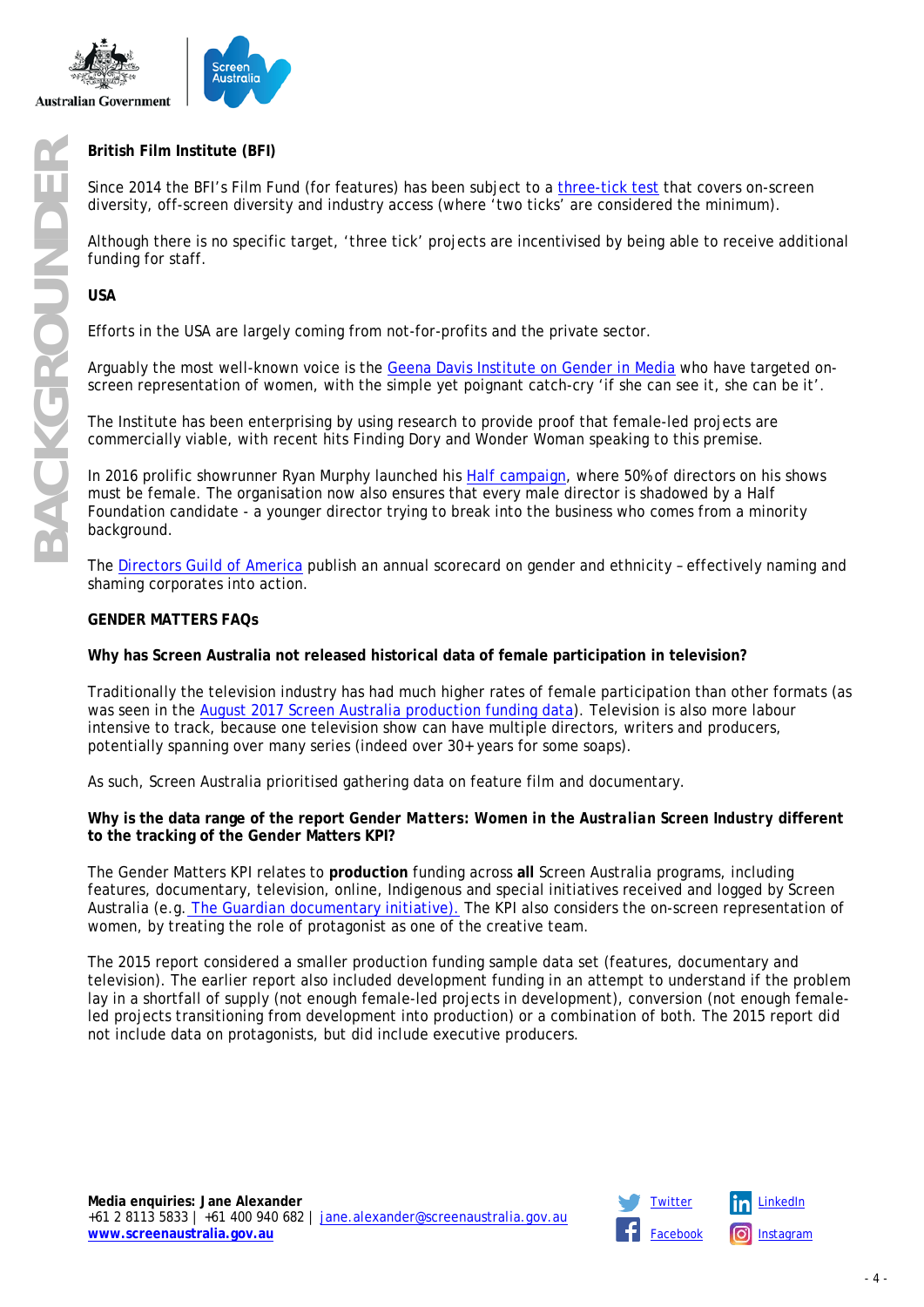

# **KPI?**

The 'three tick test' was used to judge the eligibility of Gender Matters Brilliant Stories applications (and is still used to judge Better Deals applications). It refers to applications needing at least three of the following:

- Female director
- Female writer
- Female writer/director (counts for two elements)
- Female protagonist
- Female producer

**BACK BACK CROW IS the Gender Matters Brilliant Stories 'three tick test' eligibility not used for the Gender Matters<br>
The 'three tick test' was used to judge the eligibility of Gender Matters Brilliant Stories application** Brilliant Stories was designed to support the development of **female-led, drama** projects, but still allowing for teams to include men. This resulted in some teams choosing to access the skills of highly experienced male creatives e.g. Luke Davies (*Lion*) is attached to *Silver Lining* from Mirrah Foulkes (Director/Writer).

The 'three tick test' was designed with **drama** production in mind where there is a fourth role of protagonist, which is not present in documentary.

For these reasons, the three tick test was not a workable whole-agency KPI method.

### **How did Screen Australia develop the Gender Matters KPI?**

The Gender Matters KPI uses the premise that an equal split of the genders in a creative team is the desired **baseline**. For instance, consider if a drama were to have the following creative team…

- Writer female
- Director female
- Protagonist male
- Producer male

…this would be the **minimum** scenario for a project to be counted towards the Gender Matters KPI (projects/titles with creative teams that are **at least** 50% female).

However, this drama would also be counted with the **same weight** towards the KPI:

- Writer male
- Director female
- Protagonist female
- Producer female

As would this drama:

- Writer female
- Director female
- Protagonist female
- Producer female

It is common for multiple creatives to share a role, so the below example drama would also qualify to be counted towards the KPI:

- Writer male
- Director female and male
- Protagonist female
- Producer male

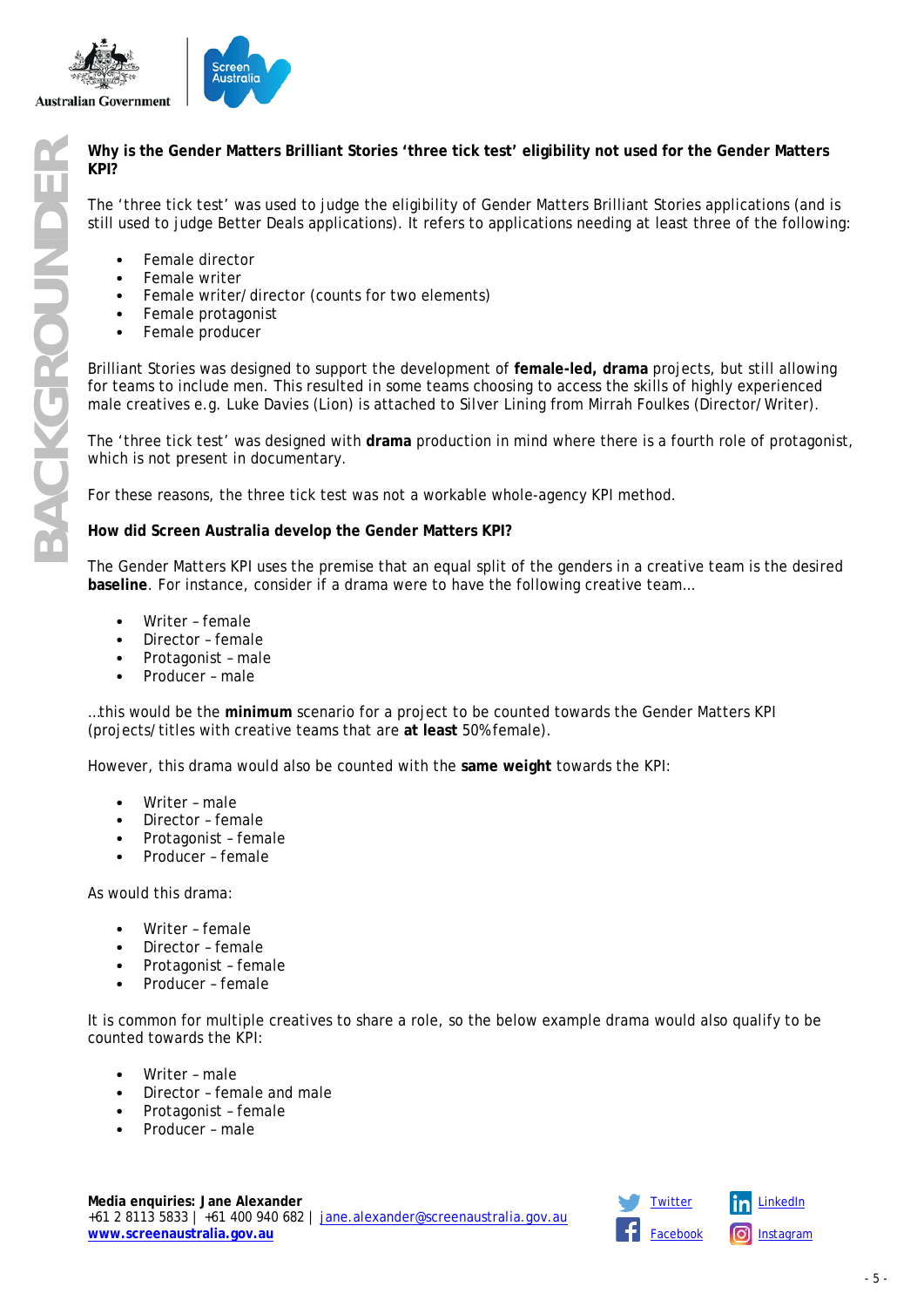

to having three creative roles rather than four. For instance, this documentary would **not** get counted towards the KPI:

- Writer male
- Director female
- Producer male

However, in practice the creative team of a documentary is more likely to have shared roles. For instance, this documentary would get counted towards the Gender Matters KPI:

- Director/Writer female
- Producer two men

As mentioned previously, it is harder for a documentary to get counted towards the Gender Matters KPI due to having three creative roles rather than four. For instance, this documentary would not get counted towards the KP An all-female creative team is arguably more 'female-led' than a team with a 50/50 split of the genders. However, Screen Australia intends Gender Matters to result in more screen stories where women are writers, directors, producers and/or protagonists overall, rather than becoming prescriptive about the makeup of individual project creative teams.

Whilst Screen Australia encourages creatives to be conscious of the makeup of their teams, all-male teams continue to be funded.

#### **Why is the KPI based on the number of successful applications rather than funding dollars?**

Basing a KPI on funding dollars would mean big-budget television and film would skew the results.

Screen Australia's KPI is based on the creative teams of individual projects, meaning all budget points are equally represented.

### **How does Screen Australia process and report on the Gender Matters KPI?**

When a project is submitted for funding, the applicant is required to provide gender information about each of the key creatives, as well as a story synopsis.

For drama, when the application is assessed the gender of the protagonist is determined.

Each project is tagged by Screen Australia's Research Department as having met the KPI or not.

The above record-keeping occurs for both development and production funding applications, even though the Gender Matters KPI only applies to successful **production** funding.

### **What if somebody doesn't identify their gender?**

It is compulsory to identify male, female or other in the application process. Where 'other' is ticked, Screen Australia will not allocate that role to a binary gender.

#### **Why will the final KPI be reported as an average?**

The final KPI tracking result will be reported as a three-year average (across 2016/17, 2017/18 and 2018/19) to ensure the change in female participation has been genuine and sustained.

### **How does Screen Australia address false representations of the makeup of creative teams?**

If there is doubt about whether the inclusion of a women in an application team is genuine (e.g. a project with one female producer and five male producers), this is raised with the applicant during the assessment process.

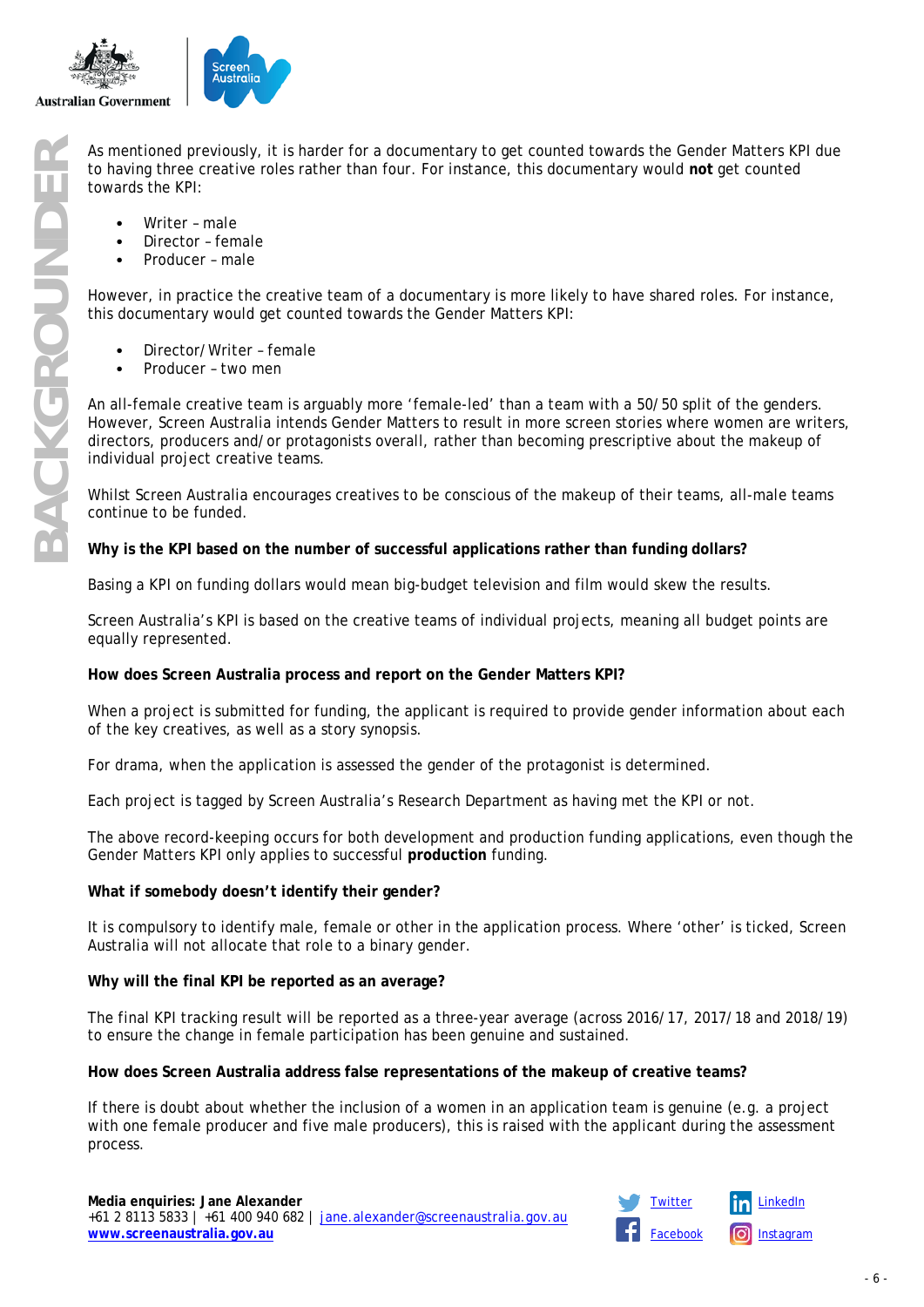



The Gender Matters KPI is based on the **application** data Screen Australia holds at the end of each financial year. Screen Australia will track changes made to creative teams after initial applications.

# **When is the Gender Matters KPI reported?**

Screen Australia funds in financial years, so the first Gender Matters KPI tracking data was [released in August](https://www.screenaustralia.gov.au/sa/media-centre/news/2017/08-06-gender-matters-update)  [2017.](https://www.screenaustralia.gov.au/sa/media-centre/news/2017/08-06-gender-matters-update) This will also occur in 2018 and 2019 around the same time of year. **Incomplete data periods are not released.**

[The first tracking data](https://www.screenaustralia.gov.au/sa/media-centre/news/2017/08-06-gender-matters-update) found that 47% of successful production applications had women occupying at least 50% of key creative roles. However, this data was skewed by television compensating for low female participation in feature film.

### **Why does the Gender Matters KPI not get reported more frequently?**

Screen Australia maintains a small in-house Research team, as such it is cost prohibitive to do more frequent updates.

Furthermore, reporting more frequently would be misleading as the funding deadlines vary widely across the agency e.g. some funding is in quarterly rounds whilst others are open all year.

### **Is Screen Australia's funding on the public record?**

Yes. Screen Australia's **[Annual Reports](https://www.screenaustralia.gov.au/about-us/corporate-documents/annual-reports)** itemise all funding, including creative teams where applicable.

The Screen Australia website also details the blocklines of approved projects – this can be found in the 'Funding Approvals' section of the relevant funding stream e.g. [feature film.](https://www.screenaustralia.gov.au/funding-and-support/feature-films/funding-approvals) The Funding Approvals are updated as soon as a project is formally announced, which **can be delayed** up to a maximum of six months. Delays are almost always due to commercial reasons e.g. a project may not be fully financed, or a broadcaster may wish to keep it confidential until a show is cast.

Utilising the Annual Report and the Funding Approvals, it is possible for any interested parties to analyse the data that makes up the Gender Matters KPI.

Unsuccessful applications are not made public.

### **What other data does Screen Australia collect?**

Screen Australia recently changed its application system to allow the **voluntary** collection of cultural background and language data from applicants. It is hoped the first complete data set will be available for the 2017/18 financial year.

### **Why are initiatives counted towards the KPI?**

Screen Australia frequently announces special funding opportunities that target specific topics (e.g. [ABC Love](https://www.screenaustralia.gov.au/sa/media-centre/news/2017/10-20-love-bites-lgbtqi-filmmaking-teams-funded)  [Bites\)](https://www.screenaustralia.gov.au/sa/media-centre/news/2017/10-20-love-bites-lgbtqi-filmmaking-teams-funded), formats (e.g. [The Guardian documentary initiative\)](https://www.screenaustralia.gov.au/sa/media-centre/news/2017/08-29-guardian-screen-australia-online-documentary) or career levels (e.g. [Google Skip Ahead\)](https://www.screenaustralia.gov.au/sa/media-centre/news/2017/09-09-skip-ahead-turns-four).

In instances where a special initiative is for **production** funding, it is counted towards the KPI because that was Screen Australia's commitment – that by the end of 2018/19, half of the projects that receive Screen Australia production funding will have women occupying at least 50% of key creative roles.

This includes initiatives that are targeted toward female creatives including [Doco180](https://www.screenaustralia.gov.au/sa/media-centre/news/2017/06-14-doco180-recipients) with Whimn and [Girls](https://www.screenaustralia.gov.au/sa/media-centre/news/2017/07-25-creators-selected-for-girls-season) with the ABC.